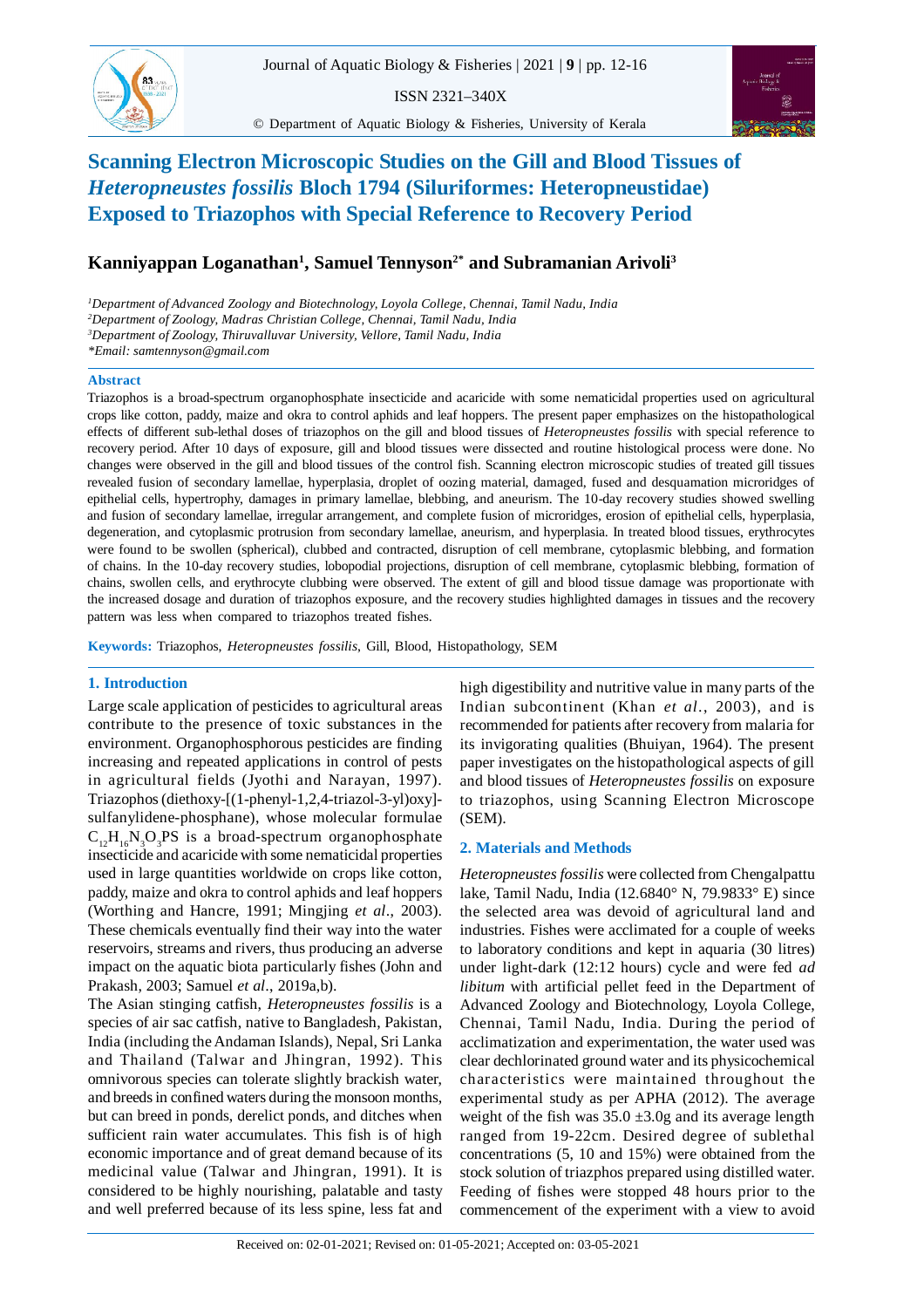any possible change *in situ* in the toxicity of the pesticide. The toxicant was added into the test tank containing ten litres of water and twenty fishes. Ten replicates were maintained. Mortality was recorded 96 hours after exposure. Fishes showing no respiratory movement and response to tactile stimuli were considered dead and removed immediately. Percent mortality was calculated and the values were transformed into probit scale. Probit analysis was carried out as per Finney (1978). Slope function and confidential limits (lower and upper) of the regression line with Chi-square test were also performed (UNEP/FAO/IAE, 1987). For recovery studies, after ten days of exposure to the toxicant, the treated fish were transferred to clean tap water and observed for a period of another ten days.

After exposure to sub lethal concentrations, the fishes were sacrificed and the tissues of gill and blood of the control and experimental groups were dissected out and fixed in neutral buffered formalin for 24 hours. For SEM studies, the gill tissues were fixed in Karnovsky fixative (2% glutaraldehyde, 4% paraform-aldehyde, 0.1M sodium cacodylate buffer, pH 7.4) and rinsed in 4% phosphate buffer. The tissues were then dehydrated in a standard acetone series from 70 to 100% for 15 minutes each and then placed on stubs and platinum coated and photographs taken with aid of a JEOL JSM 6360 SEM equipment. In the case of blood, two drops of blood were immediately fixed in 1% buffered glutaraldehyde (1% in 0.2M phosphate buffer, pH 7.2) for 10-15 minutes. Fixed blood was centrifuged at 1500rpm for 5-10 minutes. Extra fixative was removed and the erythrocyte pellet was completely washed thrice with 0.1M phosphate buffer. The pellet was then gently suspended in buffer and a small drop of the suspended erythrocytes was placed over silver tape attached to the aluminum stub. Air dried samples were sputter coated with gold (100A°) and finally viewed using the above-mentioned SEM.

#### **3. Results**

The susceptibility of *Heteropneustes fossilis* to the toxic effect of triazophos observed an increased percent mortality with increase in concentration. Mortality in controls were absent. The 96 hour  $LC_{so}$  was 2.30ppm (95%) confidence limit ranged from 1.89 to 2.57ppm). Increase in exposure period drastically decreased the  $LC_{50}$  values of the toxicant. Chi-square test revealed that the value was well fit at *P*<0.05 level wherein the calculated value was 0.99 and the table value was 11.07 (Table 1).

# **3.1. Gill**

The ultrastructure of the control gill appeared normal exhibiting features such as straight filaments carrying equally spaced lamellae and relatively long and welldeveloped filaments with an ordered array of lamellae.

The secondary lamellae were fairly thick structures, perhaps even slightly thicker than the space between adjacent lamellae. The cell boundaries were very clearly defined and the individual cell surfaces were covered with microridges, each of which was quite long showing a whorl-like arrangement. On the leading and trailing surfaces of the filament, a number of mucous cells were visible, typically being represented by small openings which emerged at the junctions between neighbouring epithelial cells. The ridged appearance of the filament surface was also found in the crypt regions between adjacent secondary lamellae, but a marked transition occurred at the junction with individual secondary lamellae. The treated gill showed alterations like fusion of secondary lamellae, hyperplasia, droplet of oozing material, altered microridges of epithelial cells at 5%; fusion of secondary lamellae, hypertrophy, damages in primary lamellae, fusion of microridges, blebbing at 10%; and aneurism, fusion of secondary lamellae, damage and desquamation of microridges at 15% (Fig. 1). In the case of recovery studies, swelling and fusion of secondary lamellae, irregular arrangement of microridges, erosion of epithelial cells at 5%; fusion of secondary lamellae, hyperplasia, cytoplasmic protrusion from secondary lamellae, complete fusion of microridges at 10%; and degeneration of secondary lamellae, aneurism, hyperplasia, and fusion and irregular arrangement of microridges at 15% were noted (Fig. 2).

# **3.2. Blood**

In control blood, each erythrocyte appeared elliptical with an oblong nucleus. In treated blood, erythrocytes were found to be swollen (spherical) and contracted at 5%; disruption of cell membrane, cytoplasmic blebbing at 10%; and erythrocyte clubbing, formation of chains, disruption of cell membrane, and contraction of elliptical erythrocytes at 15% (Fig. 3). In recovery studies, lobopodial projections, disruption of cell membrane at 5%; cytoplasmic blebbing, formation of chains, disruption of cell membrane at 10%; and swollen cells, formation of chains and erythrocyte clubbing at 15% were observed (Fig. 4).

# **4. Discussion**

Acute toxicity test of the present study clearly indicated the toxicity of triazophos to the experimental fish as dramatic changes was observed in its physical behaviour which was also earlier proved by Kumar *et al*. (2000) and Maheshwari *et al*. (2001). Michael *et al*. (2004) stated that multi-photon laser scanning microscope was used to determine the multi-photon excitation spectra of several polyaromatic hydrocarbon to describe the chemical distribution among tissues of fish. Breining and Britz (2000) reported surface characterization and tissue damage detections on fish species using SEM. Histolopathological

**Table 1.** Probit analysis of triazophos against *Heteropneustes fossilis*

| Exposure $LC_{\infty}$<br>period (h) (ppm) |      | 95% confidence<br>$limit (LL - UL)$ | $LC_{\infty}$<br>(ppm) | 95% confidence<br>$limit (LL - UL)$ | Intercept $\pm$ S.E. | Slope $\pm$ S.E. | Chi square |
|--------------------------------------------|------|-------------------------------------|------------------------|-------------------------------------|----------------------|------------------|------------|
| - 96                                       | 2.30 | $1.89 - 2.57$                       | 3.18                   | $2.82 - 4.04$                       | 1.69 +0.98           | $9.13 \pm 2.29$  | 0.99*      |

 $LC_{50}$  - lethal concentration that kills 50% of the exposed fishes,  $LC_{90}$  - lethal concentration that kills 90% of the exposed fishes, LL - lower limit (95% confidence limit), UL - upper limit (95% confidence limit), \*P $\leq 0.05$ , level of significance of Chi-square value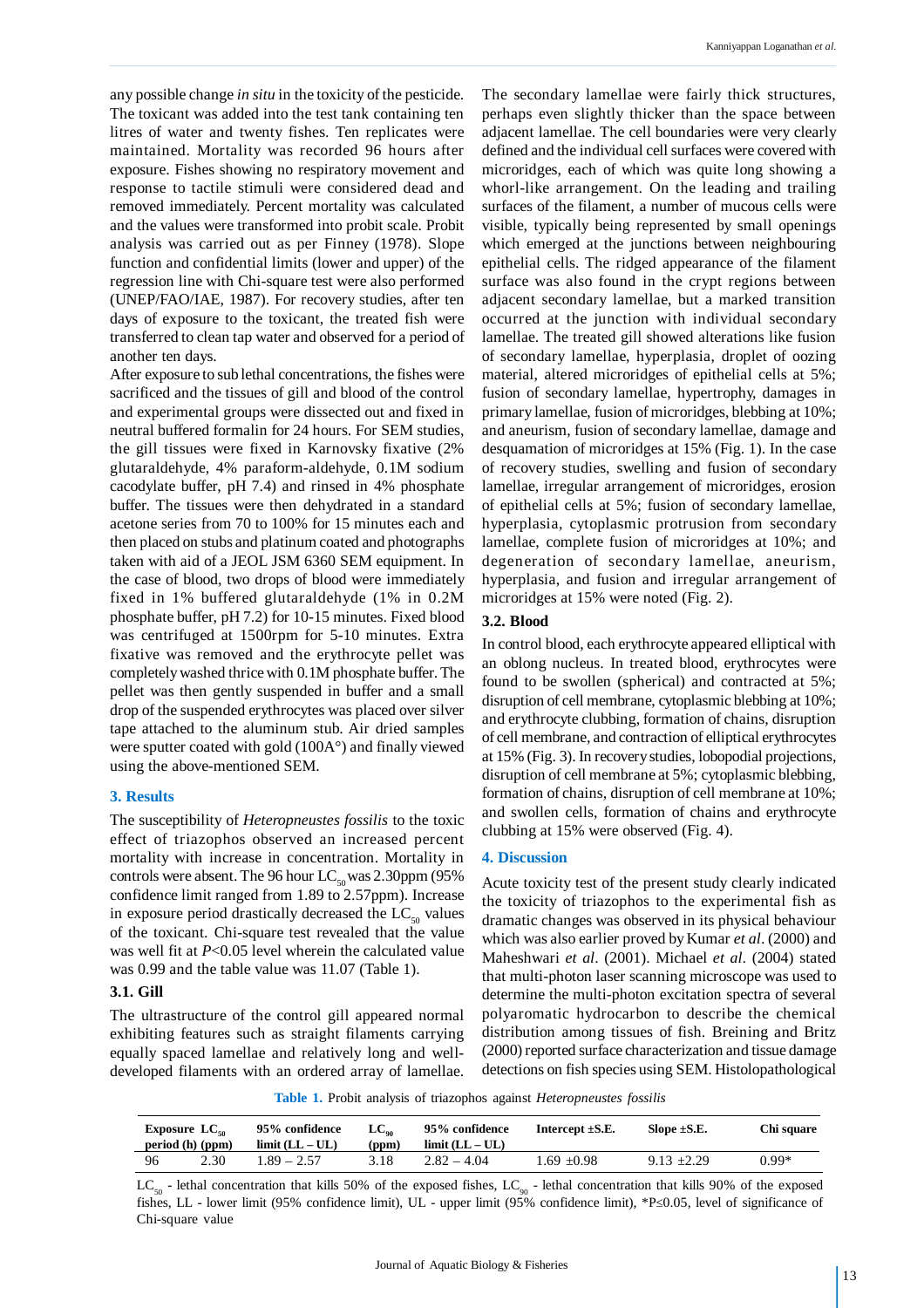

**Fig. 1.** *Heteropneustes fossilis* gill exposed to Triazophos – Treatment: Control Gill:

A: Gill filaments – Primary Lamellae and Secondary Lamellae; B: Microridge Epithelial Cells; **5% Treatment:** A: Fusion of Secondary Lamellae; Hyperplasia; and Droplet of Oozing Material; B: Altered Microridges of Epithelial Cells**; 10% Treatment:** A: Fusion of Secondary Lamellae; Hypertrophy; and Damages in the Primary Lamellae; B: Fusion of Microridges; and Blebbing; **15% Treatment:** A: Fusion of Secondary Lamellae; and Aneurism; B: Damages in the Microridges; and Desquamation of Microridges

alterations to *Lates calcarifer* in acute and subchronic cadmium exposure were studied by light and scanning electron microscopy (Thophon *et al*., 2003). The gills of *Heteropneustes fossilis* showed vital histological changes in the present study. Gills serve as sensitive indicators of the toxic effects of pesticide because of their direct contact with ambient conditions, large respiratory surface area, high permeability and characteristic responses of lamellar epithelial cells to toxicants (Samuel *et al*., 2008; Kaur and Jindal, 2016). Prasad (1994) through SEM studies reported alterations in the respiratory epithelium gills of *Heteropneustes fossilis* to sublethal and lethal concentrations of mercuric chloride. Gupta and Dua

**Fig. 2.** *Heteropneustes fossilis* gill exposed to Triazophos – Recovery: **5% Recovery**: A: Swelling and fusion of Secondary Lamellae; B: Irregular arrangement of Microridges; and Erosion of Epithelial Cells; **10% Recovery:** A: Fusion of Secondary Lamellae; Hyperplasia; and Cytoplasmic protrusion from Secondary Lamellae; B: Complete fusion of Microridges; **15% Recovery:** A: Degeneration of Secondary Lamellae; Aneurism; and Hyperplasia; B: Fusion of Microridges; and Irregular arrangement of Microridges

(2002) indicated mercury induced architectural alterations in the gill surface of *Channa punctatus* by SEM.

The blood of fishes like other vertebrates consists of cellular components (RBC, WBC and platelets) designated as formed elements suspended in plasma (Ross and Reith, 1985). The monitoring of morphological alterations in fish blood cells was a highly sensitive way to assess the effects of toxicants. In the present study, SEM observations revealed morphological damage to the erythrocytes of *Heteropneustes fossilis*. Sawhney and Johal (2000) reported erythrocyte alterations induced by malathion in *Channa punctatus* which was also corroborated in the present study. Several species of fish are susceptible to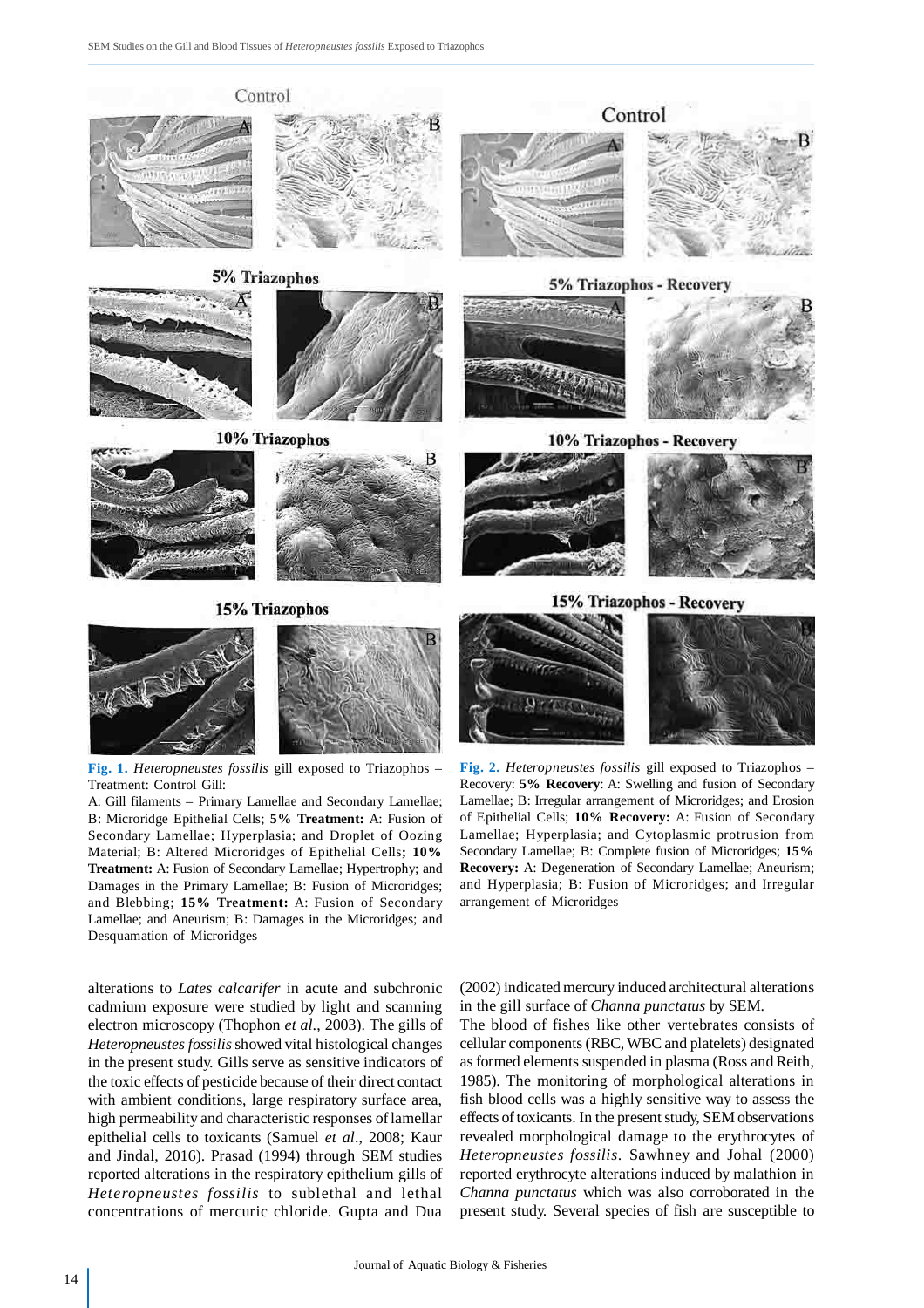

**Fig. 3.** *Heteropneustes fossilis* blood exposed to Triazophos – Treatment: Control; A: Erythrocyte; **5% Treatment:** A: Swollen Cells; B: Contraction of Elliptical Erythrocytes; **10% Treatment**: A: Rupture of Cell Membrane; B: Cytoplasmic Blebbing; **15% Treatment:** A: Erythrocyte Clubbing and Formation of Chain; B: Disruption of Cell Membrane; and Contraction of Elliptical Erythrocytes

**Fig. 4.** *Heteropneustes fossilis* blood exposed to Triazophos – Recovery: **5% Recovery**: A: Lobopodial Projections; B: Disruption of Cell Membrane; **10% Recovery:** A: Cytoplasmic Blebbing; and Disruption of Cell Membrane: B: Formation of Chain; **15% Recovery**: A: Swollen Cells; and Erythrocyte Blebbing: B: Formation of Chain

the deleterious effects when exposed to heavy metals and effluents as reflected by haematological changes (Johansson-Sjobeck and Larsson, 1979), eosinophilia (Dawson, 1935), lymphocytosis (Gardner and Yevich, 1970) and alterations in erythrocyte morphology (Gill and Pant, 1985) which were also highlighted in the present study. In conclusion, the results clearly demonstrated that triazophos used in agriculture caused changes in the histological and ultrastructural level in the gill and blood tissues of freshwater fish *Heteropneustes fossilis* under laboratory conditions, which should certainly be taken into consideration to monitor the toxicity to fish under aquatic ecosystem, and the impressions of alterations could be considered as biomarkers in assessing the fish health and aquatic ecosystems.

#### **5. References**

APHA, (2012). Standard methods for the examination of water and waste water,  $21<sup>st</sup>$  Edn. American Public Health Association, Washington, DC.

Bhuiyan, A.L. (1964). Fishes of Dacca, Asiatic Society of Pakistan, Dacca. 1:80-82.

- Breining, T. and Britz, R. (2000). Egg surface structure of three cling fish species using scanning electron microscopy. *Journal of Fish Biology*, 56: 1129-1137.
- Dawson, A.B. (1935). The haemopoietic response in the catfish *Ameriurus nebulosus* to chronic lead poisoning. *Biology Bulletin*, 68: 335-346.

Finney, D. J. (1978) Statistical methods in biological assay. Griffin, Weycombe, U.K.

Gardner, G.R. and Yevich, P.P. (1970). Histological and haematological response of an estuarine teleost to cadmium. *Journal of the Fisheries Research Board of Canada*, 27: 2185-2196.